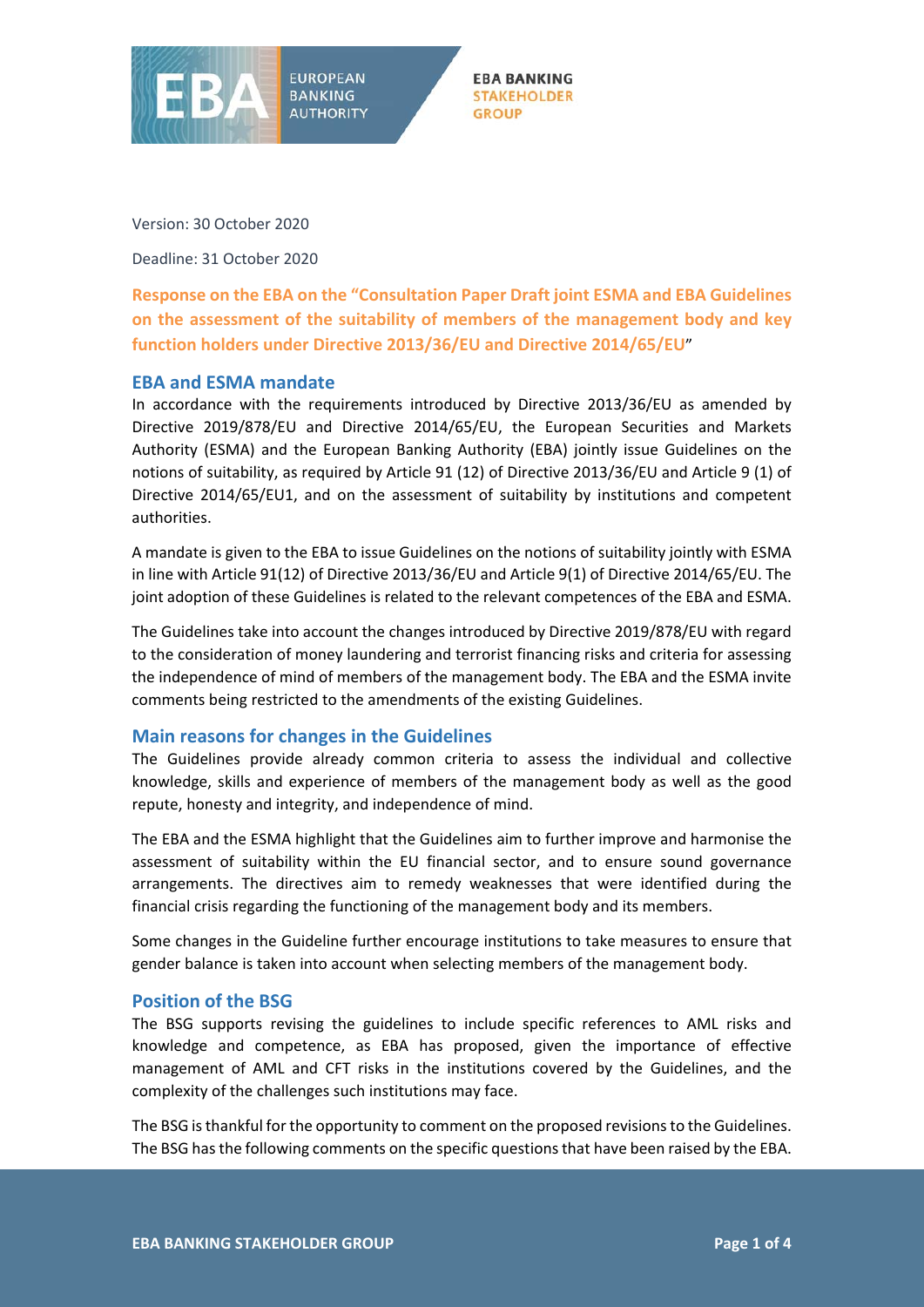

**EBA BANKING STAKEHOLDER GROUP** 

## **Question 1: Are subject matter, scope of application, definitions and date of application appropriate and sufficiently clear?**

In relation to credit institutions and investment firms, the scope is clear. However, payment institutions and e-money firms are also subject to obligations in relation to suitability of directors and managers, and many are subject to AML obligations. $1$ 

The BSG is aware that considering that the Level 1 legal source of the draft Guidelines the BSG is commenting are Directives 2013/36/EU and 2014/65/EU, the scope of these Directives is limited to credit institutions, financial holding companies, mixed financial holding companies and investment firms. Despite this, the BSG deems it important to urge the EBA to adopt, within the limits of the powers conferred on it by the European legislator, rules similar to those object of the consultation in question, with adjustments as needed on specific aspects, to payment institutions and e-money firms given that there are potentially significant AML/CFT risks in the provision of payment services.

## **Question 2: Are the changes made in Title II appropriate and sufficiently clear?**

In paragraph 27(c) there is a danger that the current drafting is disproportionate and could potentially give rise to the need to review the management body suitability on any occasion when a SAR is submitted. The BSG proposes that this should be clarified to prompt a review where there is evidence of material and systematic money laundering/CFT being carried out or attempted.

The BSG is generally open to various ideas on how best to achieve this; one possibility could be to amend the wording as follows:

(c) where there are reasonable grounds to suspect that money laundering or terrorist financing has been or is being committed or attempted or there is an increased risk thereof in connection with that institution and in particular in situations where information available suggests that the institution

i. has been used **systematically** for ML/TF purposes;

ii. has been found to be in breach of its AML/CFT obligations in the home or host Member State or in a third country;

iii. has materially changed its business activity or business model in a manner that suggest that its exposure to ML/TF risk has significantly increased; or

Otherwise, yes

 $\overline{\phantom{a}}$ 

**Question 3: Are the changes made in Title III appropriate and sufficiently clear?** The BSG suggests clarifying the scope of the responsibility attaching to the members of the management body in paragraph 58 as follows:

<span id="page-1-0"></span><sup>1</sup> See Directive (EU) 2015/2366 Article 5(1)(k) and (n) and Article 3(1) of Directive 2009/110/EC as amended.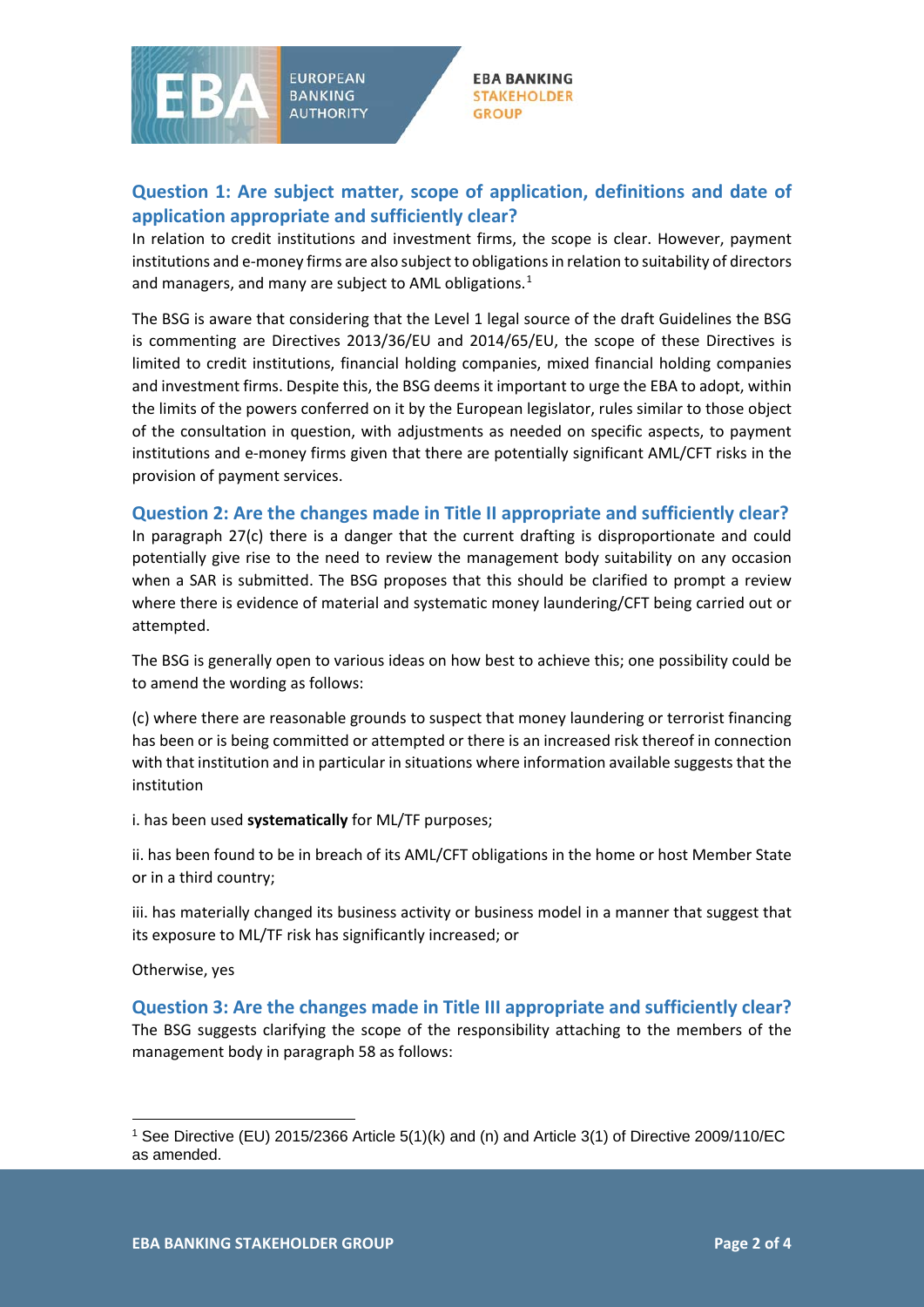

**EBA BANKING STAKEHOLDER GROUP** 

Members of the management body that are responsible for the implementation of the laws, regulations and administrative provisions necessary to comply with Directive (EU) 2015/849 **within the institution** should have adequate knowledge, skills and experience regarding ML/TF risk identification and assessment, and AML/CFT policies, controls and procedures. They should have a good understanding of the institution and its business model, and the extent to which this exposes the institution to ML/TF risks.

Otherwise changes are appropriate and clear.

**Question 4: Are the requirements in section 12 sufficiently clear; are there additional measures that should be required to ensure that diversity is appropriately taken into account by institutions and that the principle of equal opportunities for all genders is appropriately reflected?**

It is helpful that the aim of gender balance is explicit alongside other aspects of diversity. It would be helpful to support this with a prompt to competent authorities to consider requiring periodic reporting of progress.

**Question 5: Are the changes made in Title VI appropriate and sufficiently clear?** It would be helpful to define the term 'offshore financial centre' given that this is not defined in CRDV.

Otherwise, yes.

## **Question 6: Are the changes made in Title VII appropriate and sufficiently clear?**

In Annex 3 the BSG proposes making explicit that consideration should be given to how the appointment contributes to ensuring appropriate diversity as well as breadth of experience, by adding the words in bold to paragraph 7.2:

This should include a description how the overall composition of the management body reflects an adequately **diverse composition and** broad range of experience and the identification of any gaps or weaknesses and the measures imposed to address these.

Otherwise yes.

# **Question 7: Are the changes made in Title VIII appropriate and sufficiently clear?**

Yes

## **Question 8 : Are the changes made in Title IX appropriate and sufficiently clear?**

It is unclear whether the proposed drafting of paragraphs 202-207 is fully consistent with the following part of Art 28 BRRD: "The appointment of the new senior management or management body shall be done in accordance with national and Union law and be subject to the approval or consent of the competent authority."

Paragraph 207: we suggest replacing "should perform the suitability assessment" with "may conclude the suitability assessment" to ensure that NCAs are not precluded from starting the assessment before the appointment is confirmed, even if it is not finalised until afterwards.